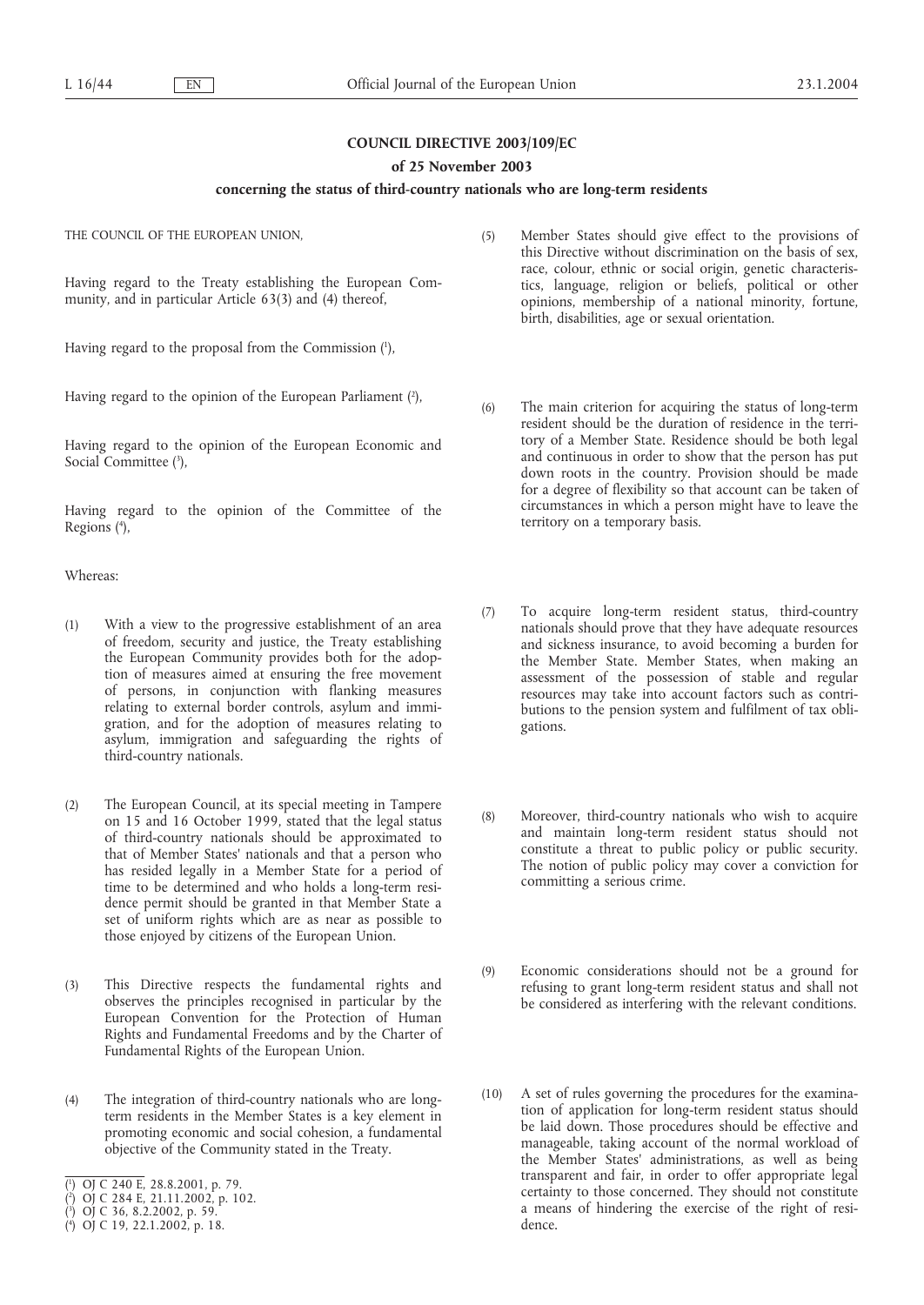- (11) The acquisition of long-term resident status should be certified by residence permits enabling those concerned to prove their legal status easily and immediately. Such residence permits should also satisfy high-level technical standards, notably as regards protection against falsification and counterfeiting, in order to avoid abuses in the Member State in which the status is acquired and in Member States in which the right of residence is exercised.
- (12) In order to constitute a genuine instrument for the integration of long-term residents into society in which they live, long-term residents should enjoy equality of treatment with citizens of the Member State in a wide range of economic and social matters, under the relevant conditions defined by this Directive.
- (13) With regard to social assistance, the possibility of limiting the benefits for long-term residents to core benefits is to be understood in the sense that this notion covers at least minimum income support, assistance in case of illness, pregnancy, parental assistance and longterm care. The modalities for granting such benefits should be determined by national law.
- (14) The Member States should remain subject to the obligation to afford access for minors to the educational system under conditions similar to those laid down for their nationals.
- (15) The notion of study grants in the field of vocational training does not cover measures which are financed under social assistance schemes. Moreover, access to study grants may be dependent on the fact that the person who applies for such grants fulfils on his/her own the conditions for acquiring long-term resident status. As regards the issuing of study grants, Member States may take into account the fact that Union citizens may benefit from this same advantage in the country of origin.
- (16) Long-term residents should enjoy reinforced protection against expulsion. This protection is based on the criteria determined by the decisions of the European Court of Human Rights. In order to ensure protection against expulsion Member States should provide for effective legal redress.
- (17) Harmonisation of the terms for acquisition of long-term resident status promotes mutual confidence between Member States. Certain Member States issue permits with a permanent or unlimited validity on conditions that are more favourable than those provided for by this

Directive. The possibility of applying more favourable national provisions is not excluded by the Treaty. However, for the purposes of this Directive, it should be provided that permits issued on more favourable terms do not confer the right to reside in other Member States.

- (18) Establishing the conditions subject to which the right to reside in another Member State may be acquired by third-country nationals who are long-term residents should contribute to the effective attainment of an internal market as an area in which the free movement of persons is ensured. It could also constitute a major factor of mobility, notably on the Union's employment market.
- (19) Provision should be made that the right of residence in another Member State may be exercised in order to work in an employed or self-employed capacity, to study or even to settle without exercising any form of economic activity.
- (20) Family members should also be able to settle in another Member State with a long-term resident in order to preserve family unity and to avoid hindering the exercise of the long-term resident's right of residence. With regard to the family members who may be authorised to accompany or to join the long-term residents, Member States should pay special attention to the situation of disabled adult children and of first-degree relatives in the direct ascending line who are dependent on them.
- (21) The Member State in which a long-term resident intends to exercise his/her right of residence should be able to check that the person concerned meets the conditions for residing in its territory. It should also be able to check that the person concerned does not constitute a threat to public policy, public security or public health.
- (22) To avoid rendering the right of residence nugatory, long-term residents should enjoy in the second Member State the same treatment, under the conditions defined by this Directive, they enjoy in the Member State in which they acquired the status. The granting of benefits under social assistance is without prejudice to the possibility for the Member States to withdraw the residence permit if the person concerned no longer fulfils the requirements set by this Directive.
- (23) Third-country nationals should be granted the possibility of acquiring long-term resident status in the Member State where they have moved and have decided to settle under comparable conditions to those required for its acquisition in the first Member State.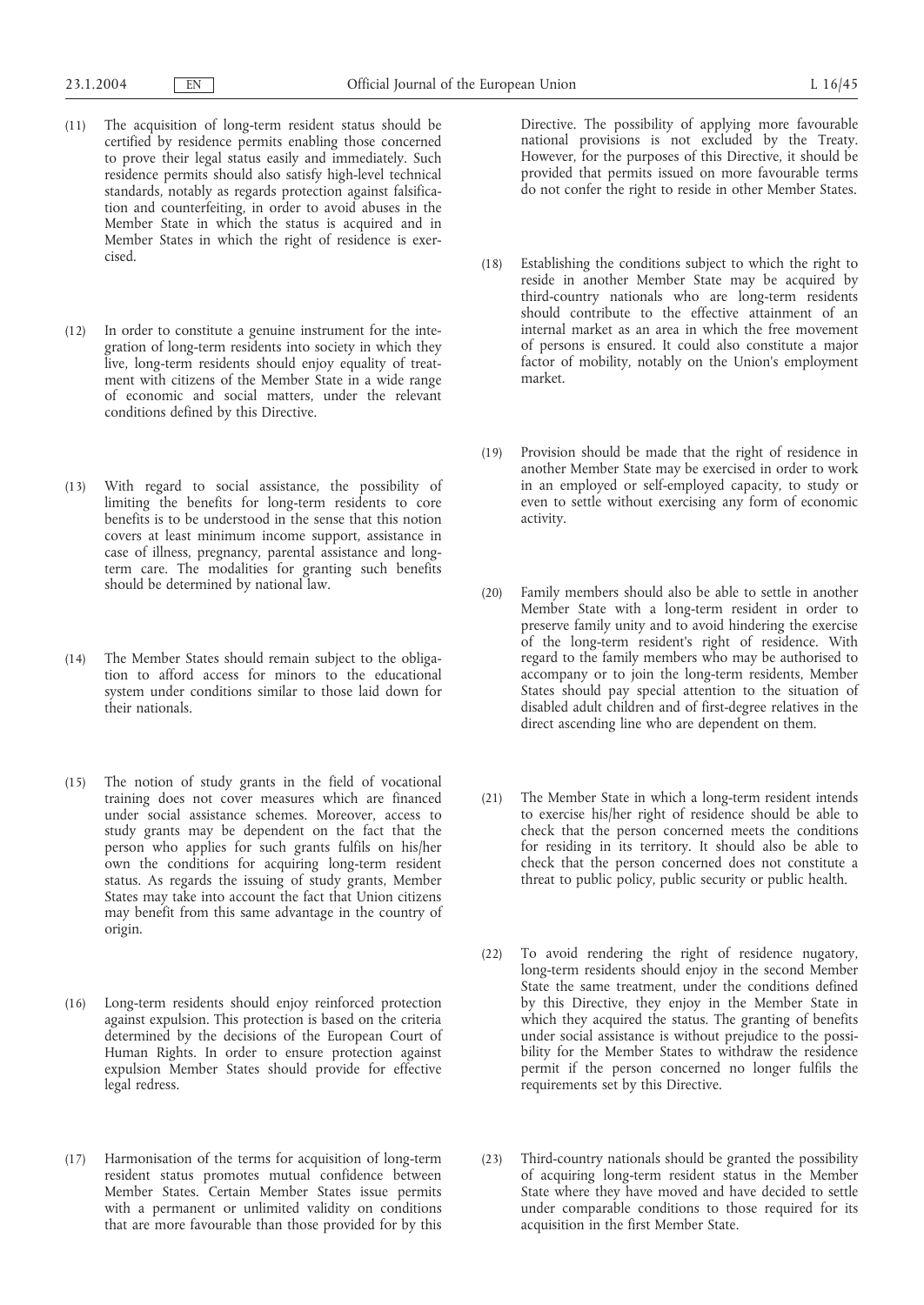- (24) Since the objectives of the proposed action, namely the determination of terms for granting and withdrawing long-term resident status and the rights pertaining thereto and terms for the exercise of rights of residence by long-term residents in other Member States, cannot be sufficiently achieved by the Member States and can therefore, by reason of the scale and effects of the action, be better achieved by the Community, the Community may adopt measures, in accordance with the principle of subsidiarity as set out in Article 5 of the Treaty. In accordance with the principle of proportionality, as set out in that Article, this Directive does not go beyond what is necessary to achieve those objectives.
- (25) In accordance with Articles 1 and 2 of the Protocol on the position of the United Kingdom and Ireland, annexed to the Treaty on European Union and to the Treaty establishing the European Community, and without prejudice to Article 4 of the said Protocol, these Member States are not participating in the adoption of this Directive and are not bound by or subject to its application.
- (26) In accordance with Articles 1 and 2 of the Protocol on the position of Denmark, annexed to the Treaty on European Union and the Treaty establishing the European Community, Denmark does not take part in the adoption of this Directive, and is not bound by it or subject to its application,

HAS ADOPTED THIS DIRECTIVE:

CHAPTER I

#### **GENERAL PROVISIONS**

*Article 1*

#### **Subject matter**

This Directive determines:

- (a) the terms for conferring and withdrawing long-term resident status granted by a Member State in relation to thirdcountry nationals legally residing in its territory, and the rights pertaining thereto; and
- (b) the terms of residence in Member States other than the one which conferred long-term status on them for third-country nationals enjoying that status.

#### *Article 2*

# **Definitions**

For the purposes of this Directive:

- (a) 'third-country national' means any person who is not a citizen of the Union within the meaning of Article 17(1) of the Treaty;
- (b) 'long-term resident' means any third-country national who has long-term resident status as provided for under Articles 4 to 7;
- (c) 'first Member State' means the Member State which for the first time granted long-term resident status to a thirdcountry national;
- (d) 'second Member State' means any Member State other than the one which for the first time granted long-term resident status to a third-country national and in which that longterm resident exercises the right of residence;
- (e) 'family members' means the third-country nationals who reside in the Member State concerned in accordance with Council Directive 2003/86/EC of 22 September 2003 on the right to family reunification  $(1)$ ;
- (f) 'refugee' means any third-country national enjoying refugee status within the meaning of the Geneva Convention relating to the Status of Refugees of 28 July 1951, as amended by the Protocol signed in New York on 31 January 1967;
- (g) 'long-term resident's EC residence permit' means a residence permit issued by the Member State concerned upon the acquisition of long-term resident status.

#### *Article 3*

#### **Scope**

1. This Directive applies to third-country nationals residing legally in the territory of a Member State.

2. This Directive does not apply to third-country nationals who:

- (a) reside in order to pursue studies or vocational training;
- (b) are authorised to reside in a Member State on the basis of temporary protection or have applied for authorisation to reside on that basis and are awaiting a decision on their status;
- (c) are authorised to reside in a Member State on the basis of a subsidiary form of protection in accordance with international obligations, national legislation or the practice of the Member States or have applied for authorisation to reside on that basis and are awaiting a decision on their status;

<sup>(</sup> 1 ) OJ L 251, 3.10.2003, p. 12.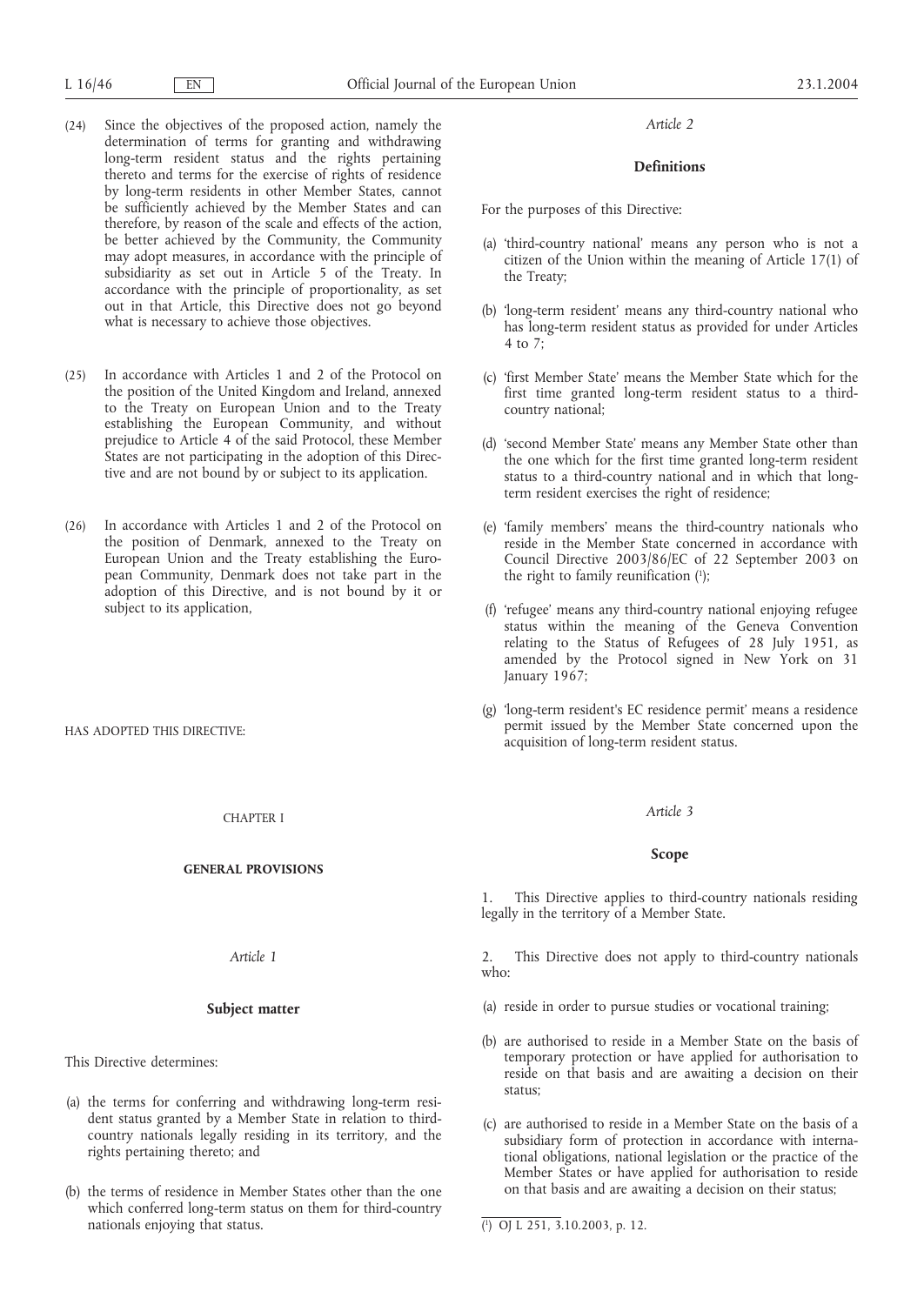- (d) are refugees or have applied for recognition as refugees and whose application has not yet given rise to a final decision;
- (e) reside solely on temporary grounds such as au pair or seasonal worker, or as workers posted by a service provider for the purposes of cross-border provision of services, or as cross-border providers of services or in cases where their residence permit has been formally limited;
- (f) enjoy a legal status governed by the Vienna Convention on Diplomatic Relations of 1961, the Vienna Convention on Consular Relations of 1963, the Convention of 1969 on Special Missions or the Vienna Convention on the Representation of States in their Relations with International Organisations of a Universal Character of 1975.

3. This Directive shall apply without prejudice to more favourable provisions of:

- (a) bilateral and multilateral agreements between the Community or the Community and its Member States, on the one hand, and third countries, on the other;
- (b) bilateral agreements already concluded between a Member State and a third country before the date of entry into force of this Directive;
- (c) the European Convention on Establishment of 13 December 1955, the European Social Charter of 18 October 1961, the amended European Social Charter of 3 May 1987 and the European Convention on the Legal Status of Migrant Workers of 24 November 1977.

#### CHAPTER II

## **LONG-TERM RESIDENT STATUS IN A MEMBER STATE**

#### *Article 4*

### **Duration of residence**

1. Member States shall grant long-term resident status to third-country nationals who have resided legally and continuously within its territory for five years immediately prior to the submission of the relevant application.

2. Periods of residence for the reasons referred to in Article 3(2)(e) and (f) shall not be taken into account for the purposes of calculating the period referred to in paragraph 1.

Regarding the cases covered in Article 3(2)(a), where the thirdcountry national concerned has acquired a title of residence which will enable him/her to be granted long-term resident status, only half of the periods of residence for study purposes or vocational training may be taken into account in the calculation of the period referred to in paragraph 1.

3. Periods of absence from the territory of the Member State concerned shall not interrupt the period referred to in paragraph 1 and shall be taken into account for its calculation where they are shorter than six consecutive months and do not exceed in total 10 months within the period referred to in paragraph 1.

In cases of specific or exceptional reasons of a temporary nature and in accordance with their national law, Member States may accept that a longer period of absence than that which is referred to in the first subparagraph shall not interrupt the period referred to in paragraph 1. In such cases Member States shall not take into account the relevant period of absence in the calculation of the period referred to in paragraph 1.

By way of derogation from the second subparagraph, Member States may take into account in the calculation of the total period referred to in paragraph 1 periods of absence relating to secondment for employment purposes, including the provision of cross-border services.

#### *Article 5*

#### **Conditions for acquiring long-term resident status**

1. Member States shall require third-country nationals to provide evidence that they have, for themselves and for dependent family members:

- (a) stable and regular resources which are sufficient to maintain himself/herself and the members of his/her family, without recourse to the social assistance system of the Member State concerned. Member States shall evaluate these resources by reference to their nature and regularity and may take into account the level of minimum wages and pensions prior to the application for long-term resident status;
- (b) sickness insurance in respect of all risks normally covered for his/her own nationals in the Member State concerned.

2. Member States may require third-country nationals to comply with integration conditions, in accordance with national law.

#### *Article 6*

### **Public policy and public security**

1. Member States may refuse to grant long-term resident status on grounds of public policy or public security.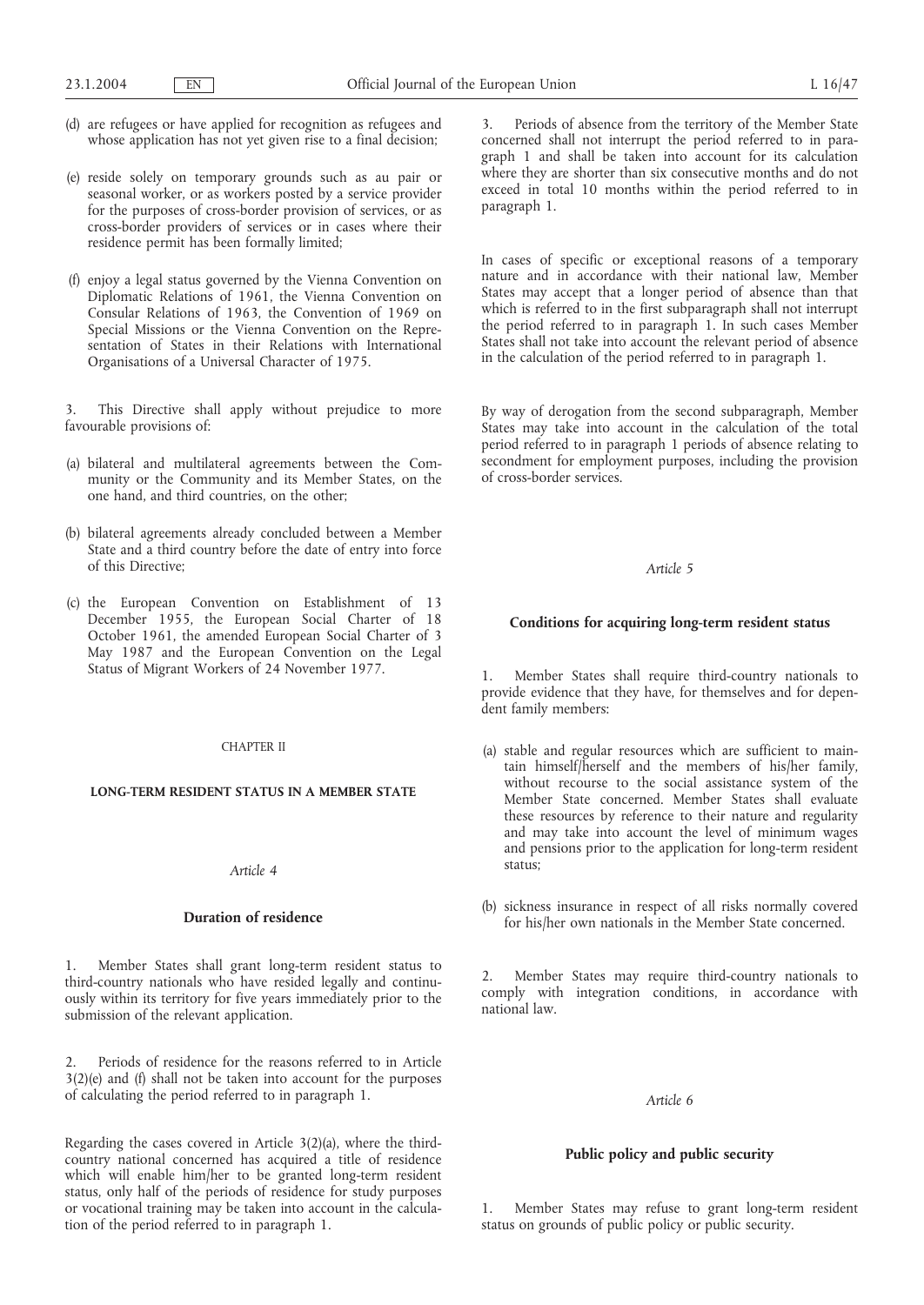When taking the relevant decision, the Member State shall consider the severity or type of offence against public policy or public security, or the danger that emanates from the person concerned, while also having proper regard to the duration of residence and to the existence of links with the country of residence.

2. The refusal referred to in paragraph 1 shall not be founded on economic considerations.

# *Article 7*

# **Acquisition of long-term resident status**

1. To acquire long-term resident status, the third-country national concerned shall lodge an application with the competent authorities of the Member State in which he/she resides. The application shall be accompanied by documentary evidence to be determined by national law that he/she meets the conditions set out in Articles 4 and 5 as well as, if required, by a valid travel document or its certified copy.

The evidence referred to in the first subparagraph may also include documentation with regard to appropriate accommodation.

2. The competent national authorities shall give the applicant written notification of the decision as soon as possible and in any event no later than six months from the date on which the application was lodged. Any such decision shall be notified to the third-country national concerned in accordance with the notification procedures under the relevant national legislation.

In exceptional circumstances linked to the complexity of the examination of the application, the time limit referred to in the first subparagraph may be extended.

In addition, the person concerned shall be informed about his/ her rights and obligations under this Directive.

Any consequences of no decision being taken by the end of the period provided for in this provision shall be determined by national legislation of the relevant Member State.

3. If the conditions provided for by Articles 4 and 5 are met, and the person does not represent a threat within the meaning of Article 6, the Member State concerned shall grant the third-country national concerned long-term resident status.

### *Article 8*

#### **Long-term resident's EC residence permit**

The status as long-term resident shall be permanent, subject to Article 9.

2. Member States shall issue a long-term resident's EC residence permit to long-term residents. The permit shall be valid at least for five years; it shall, upon application if required, be automatically renewable on expiry.

3. A long-term resident's EC residence permit may be issued in the form of a sticker or of a separate document. It shall be issued in accordance with the rules and standard model as set out in Council Regulation (EC) No 1030/2002 of 13 June 2002 laying down a uniform format for residence permits for third-country nationals (1 ). Under the heading 'type of permit', the Member States shall enter 'long-term resident — EC'.

### *Article 9*

### **Withdrawal or loss of status**

Long-term residents shall no longer be entitled to maintain long-term resident status in the following cases:

- (a) detection of fraudulent acquisition of long-term resident status:
- (b) adoption of an expulsion measure under the conditions provided for in Article 12;
- (c) in the event of absence from the territory of the Community for a period of 12 consecutive months.

By way of derogation from paragraph 1(c), Member States may provide that absences exceeding 12 consecutive months or for specific or exceptional reasons shall not entail withdrawal or loss of status.

3. Member States may provide that the long-term resident shall no longer be entitled to maintain his/her long-term resident status in cases where he/she constitutes a threat to public policy, in consideration of the seriousness of the offences he/ she committed, but such threat is not a reason for expulsion within the meaning of Article 12.

The long-term resident who has resided in another Member State in accordance with Chapter III shall no longer be entitled to maintain his/her long-term resident status acquired in the first Member State when such a status is granted in another Member State pursuant to Article 23.

In any case after six years of absence from the territory of the Member State that granted long-term resident status the person concerned shall no longer be entitled to maintain his/her long term resident status in the said Member State.

By way of derogation from the second subparagraph the Member State concerned may provide that for specific reasons the long-term resident shall maintain his/her status in the said Member State in case of absences for a period exceeding six years.

5. With regard to the cases referred to in paragraph 1(c) and in paragraph 4, Member States who have granted the status shall provide for a facilitated procedure for the re-acquisition of long-term resident status.

<sup>(</sup> 1 ) OJ L 157, 15.6.2002, p. 1.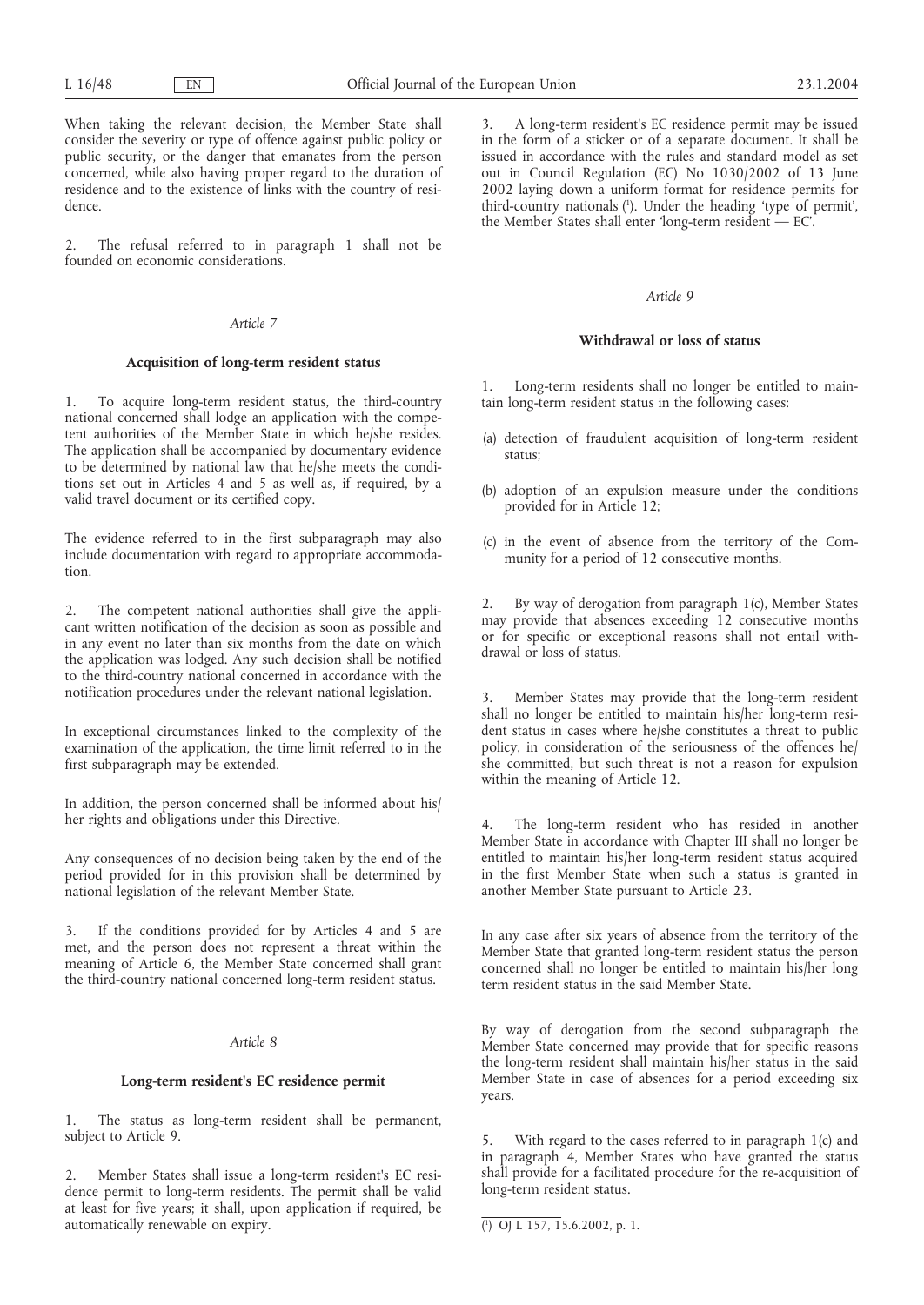The said procedure shall apply in particular to the cases of persons that have resided in a second Member State on grounds of pursuit of studies.

The conditions and the procedure for the re-acquisition of long-term resident status shall be determined by national law.

6. The expiry of a long-term resident's EC residence permit shall in no case entail withdrawal or loss of long-term resident status.

7. Where the withdrawal or loss of long-term resident status does not lead to removal, the Member State shall authorise the person concerned to remain in its territory if he/she fulfils the conditions provided for in its national legislation and/or if he/ she does not constitute a threat to public policy or public security.

#### *Article 10*

### **Procedural guarantees**

1. Reasons shall be given for any decision rejecting an application for long-term resident status or withdrawing that status. Any such decision shall be notified to the third-country national concerned in accordance with the notification procedures under the relevant national legislation. The notification shall specify the redress procedures available and the time within which he/she may act.

2. Where an application for long-term resident status is rejected or that status is withdrawn or lost or the residence permit is not renewed, the person concerned shall have the right to mount a legal challenge in the Member State concerned.

#### *Article 11*

# **Equal treatment**

1. Long-term residents shall enjoy equal treatment with nationals as regards:

- (a) access to employment and self-employed activity, provided such activities do not entail even occasional involvement in the exercise of public authority, and conditions of employment and working conditions, including conditions regarding dismissal and remuneration;
- (b) education and vocational training, including study grants in accordance with national law;
- (c) recognition of professional diplomas, certificates and other qualifications, in accordance with the relevant national procedures;
- (d) social security, social assistance and social protection as defined by national law;

(e) tax benefits;

- (f) access to goods and services and the supply of goods and services made available to the public and to procedures for obtaining housing;
- (g) freedom of association and affiliation and membership of an organisation representing workers or employers or of any organisation whose members are engaged in a specific occupation, including the benefits conferred by such organisations, without prejudice to the national provisions on public policy and public security;
- (h) free access to the entire territory of the Member State concerned, within the limits provided for by the national legislation for reasons of security.

2. With respect to the provisions of paragraph 1, points (b), (d), (e), (f) and (g), the Member State concerned may restrict equal treatment to cases where the registered or usual place of residence of the long-term resident, or that of family members for whom he/she claims benefits, lies within the territory of the Member State concerned.

3. Member States may restrict equal treatment with nationals in the following cases:

- (a) Member States may retain restrictions to access to employment or self-employed activities in cases where, in accordance with existing national or Community legislation, these activities are reserved to nationals, EU or EEA citizens;
- (b) Member States may require proof of appropriate language proficiency for access to education and training. Access to university may be subject to the fulfilment of specific educational prerequisites.

Member States may limit equal treatment in respect of social assistance and social protection to core benefits.

5. Member States may decide to grant access to additional benefits in the areas referred to in paragraph 1.

Member States may also decide to grant equal treatment with regard to areas not covered in paragraph 1.

### *Article 12*

#### **Protection against expulsion**

1. Member States may take a decision to expel a long-term resident solely where he/she constitutes an actual and sufficiently serious threat to public policy or public security.

2. The decision referred to in paragraph 1 shall not be founded on economic considerations.

3. Before taking a decision to expel a long-term resident, Member States shall have regard to the following factors:

- (a) the duration of residence in their territory;
- (b) the age of the person concerned;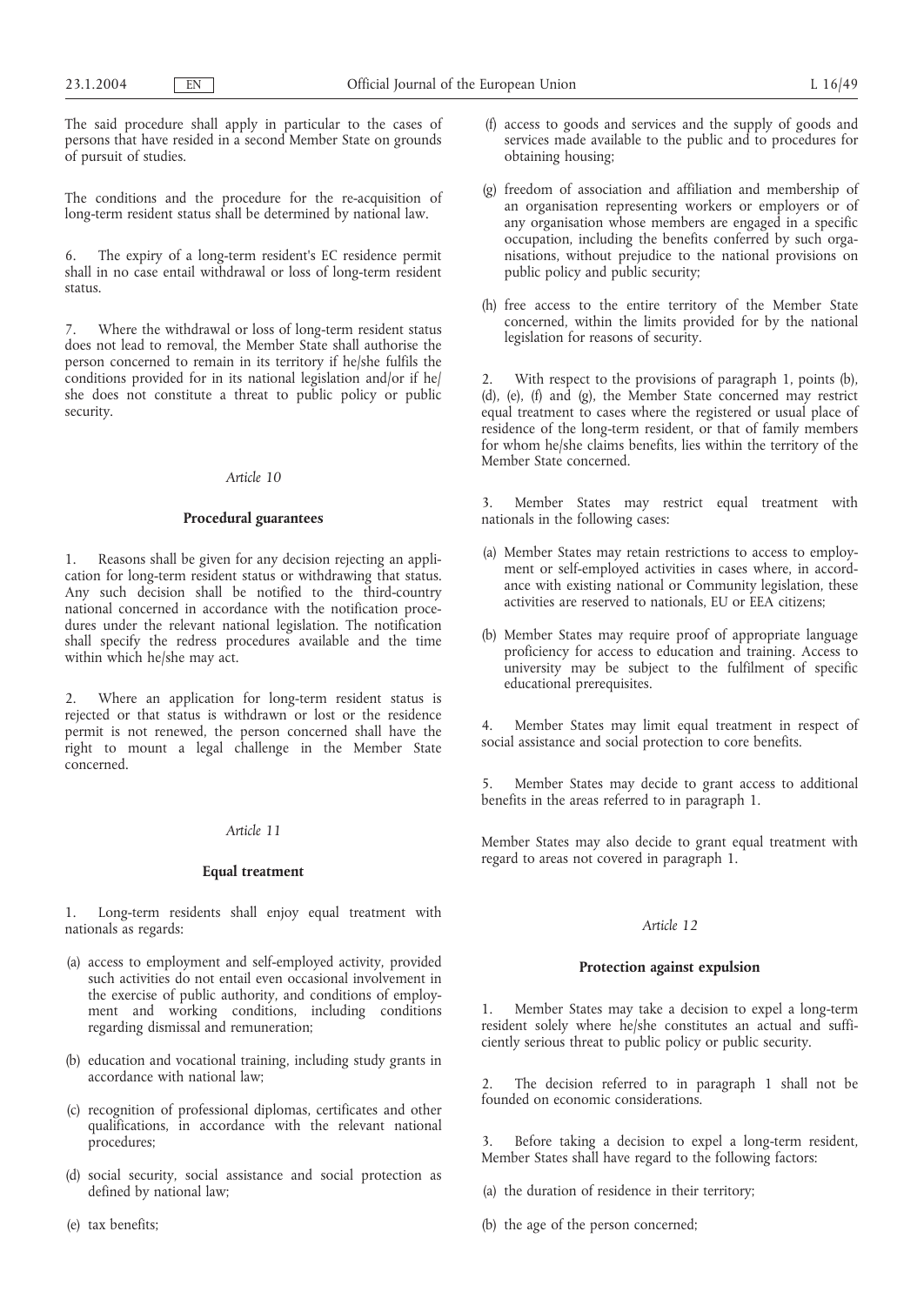- (c) the consequences for the person concerned and family members;
- (d) links with the country of residence or the absence of links with the country of origin.

4. Where an expulsion decision has been adopted, a judicial redress procedure shall be available to the long-term resident in the Member State concerned.

5. Legal aid shall be given to long-term residents lacking adequate resources, on the same terms as apply to nationals of the State where they reside.

## *Article 13*

# **More favourable national provisions**

Member States may issue residence permits of permanent or unlimited validity on terms that are more favourable than those laid down by this Directive. Such residence permits shall not confer the right of residence in the other Member States as provided by Chapter III of this Directive.

# CHAPTER III

### **RESIDENCE IN THE OTHER MEMBER STATES**

# *Article 14*

### **Principle**

1. A long-term resident shall acquire the right to reside in the territory of Member States other than the one which granted him/her the long-term residence status, for a period exceeding three months, provided that the conditions set out in this chapter are met.

2. A long-term resident may reside in a second Member State on the following grounds:

- (a) exercise of an economic activity in an employed or selfemployed capacity;
- (b) pursuit of studies or vocational training;
- (c) other purposes.

3. In cases of an economic activity in an employed or selfemployed capacity referred to in paragraph 2(a), Member States may examine the situation of their labour market and apply their national procedures regarding the requirements for, respectively, filling a vacancy, or for exercising such activities.

For reasons of labour market policy, Member States may give preference to Union citizens, to third-country nationals, when provided for by Community legislation, as well as to thirdcountry nationals who reside legally and receive unemployment benefits in the Member State concerned.

4. By way of derogation from the provisions of paragraph 1, Member States may limit the total number of persons entitled to be granted right of residence, provided that such limitations are already set out for the admission of third-country nationals in the existing legislation at the time of the adoption of this Directive.

5. This chapter does not concern the residence of long-term residents in the territory of the Member States:

- (a) as employed workers posted by a service provider for the purposes of cross-border provision of services;
- (b) as providers of cross-border services.

Member States may decide, in accordance with national law, the conditions under which long-term residents who wish to move to a second Member State with a view to exercising an economic activity as seasonal workers may reside in that Member State. Cross-border workers may also be subject to specific provisions of national law.

6. This Chapter is without prejudice to the relevant Community legislation on social security with regard to thirdcountry nationals.

### *Article 15*

# **Conditions for residence in a second Member State**

1. As soon as possible and no later than three months after entering the territory of the second Member State, the longterm resident shall apply to the competent authorities of that Member State for a residence permit.

Member States may accept that the long-term resident submits the application for a residence permit to the competent authorities of the second Member State while still residing in the territory of the first Member State.

Member States may require the persons concerned to provide evidence that they have:

- (a) stable and regular resources which are sufficient to maintain themselves and the members of their families, without recourse to the social assistance of the Member State concerned. For each of the categories referred to in Article 14(2), Member States shall evaluate these resources by reference to their nature and regularity and may take into account the level of minimum wages and pensions;
- (b) sickness insurance covering all risks in the second Member State normally covered for its own nationals in the Member State concerned.

3. Member States may require third-country nationals to comply with integration measures, in accordance with national law.

This condition shall not apply where the third-country nationals concerned have been required to comply with integration conditions in order to be granted long-term resident status, in accordance with the provisions of Article  $5(2)$ .

Without prejudice to the second subparagraph, the persons concerned may be required to attend language courses.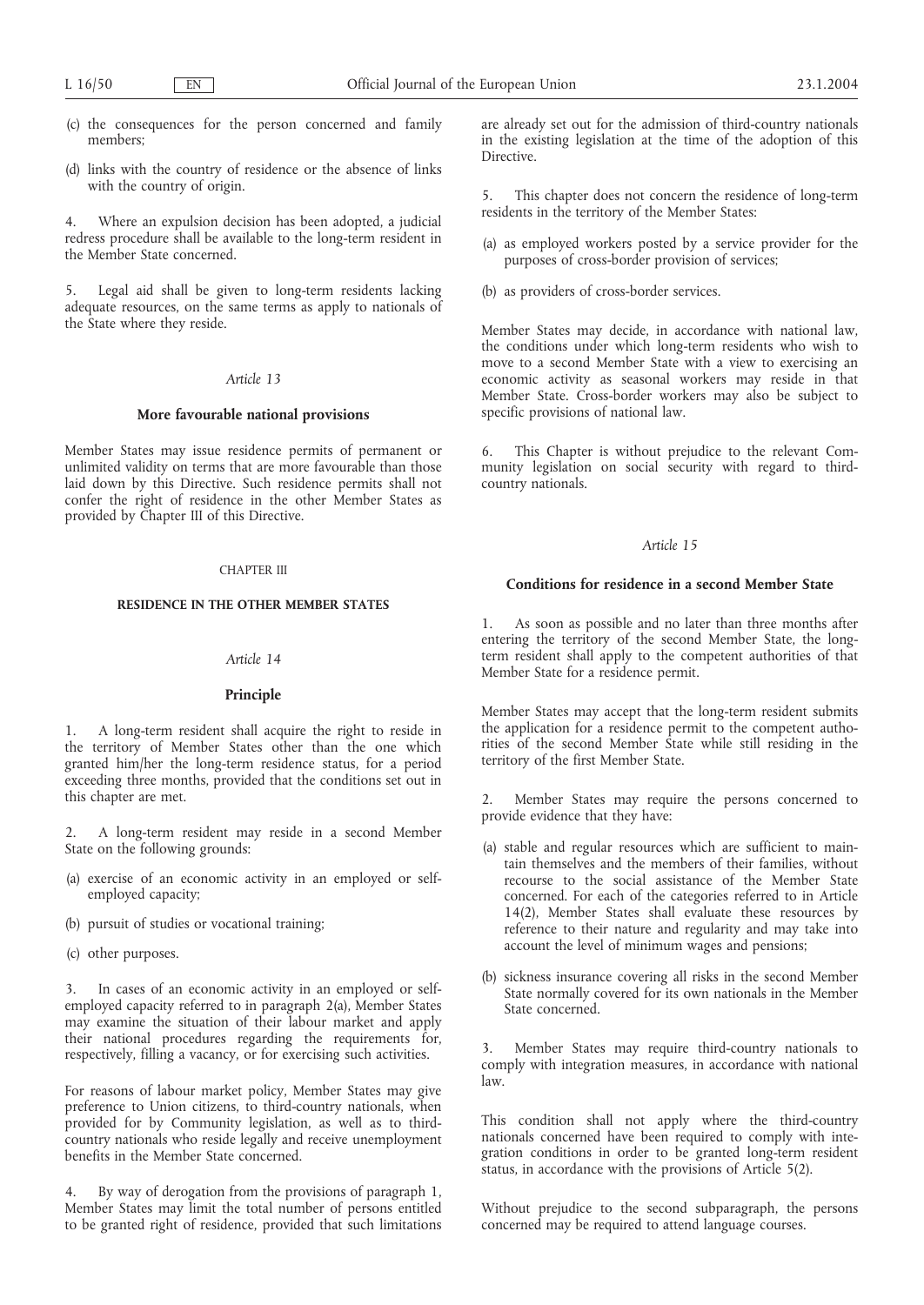4. The application shall be accompanied by documentary evidence, to be determined by national law, that the persons concerned meets the relevant conditions, as well as by their long-term resident permit and a valid travel document or their certified copies.

The evidence referred to in the first subparagraph may also include documentation with regard to appropriate accommodation.

In particular:

- (a) in case of exercise of an economic activity the second Member State may require the persons concerned to provide evidence:
	- (i) if they are in an employed capacity, that they have an employment contract, a statement by the employer that they are hired or a proposal for an employment contract, under the conditions provided for by national legislation. Member States shall determine which of the said forms of evidence is required;
	- (ii) if they are in a self-employed capacity, that they have the appropriate funds which are needed, in accordance with national law, to exercise an economic activity in such capacity, presenting the necessary documents and permits;
- (b) in case of study or vocational training the second Member State may require the persons concerned to provide evidence of enrolment in an accredited establishment in order to pursue studies or vocational training.

# *Article 16*

#### **Family members**

1. When the long-term resident exercises his/her right of residence in a second Member State and when the family was already constituted in the first Member State, the members of his/her family, who fulfil the conditions referred to in Article 4(1) of Directive 2003/86/EC shall be authorised to accompany or to join the long-term resident.

2. When the long-term resident exercises his/her right of residence in a second Member State and when the family was already constituted in the first Member State, the members of his/her family, other than those referred to in Article 4(1) of Directive 2003/86/EC may be authorised to accompany or to join the long-term resident.

3. With respect to the submission of the application for a residence permit, the provisions of Article 15(1) apply.

4. The second Member State may require the family members concerned to present with their application for a residence permit:

(a) their long-term resident's EC residence permit or residence permit and a valid travel document or their certified copies;

- (b) evidence that they have resided as members of the family of the long-term resident in the first Member State;
- (c) evidence that they have stable and regular resources which are sufficient to maintain themselves without recourse to the social assistance of the Member State concerned or that the long-term resident has such resources and insurance for them, as well as sickness insurance covering all risks in the second Member State. Member States shall evaluate these resources by reference to their nature and regularity and may take into account the level of minimum wages and pensions.

5. Where the family was not already constituted in the first Member State, Directive 2003/86/EC shall apply.

### *Article 17*

# **Public policy and public security**

1. Member States may refuse applications for residence from long-term residents or their family members where the person concerned constitutes a threat to public policy or public security.

When taking the relevant decision, the Member State shall consider the severity or type of offence against public policy or public security committed by the long-term resident or his/her family member(s), or the danger that emanates from the person concerned.

2. The decision referred to in paragraph 1 shall not be based on economic considerations.

### *Article 18*

### **Public health**

1. Member States may refuse applications for residence from long-term residents or their family members where the person concerned constitutes a threat to public health.

2. The only diseases that may justify a refusal to allow entry or the right of residence in the territory of the second Member State shall be the diseases as defined by the relevant applicable instruments of the World Health Organisation's and such other infectious or contagious parasite-based diseases as are the subject of protective provisions in relation to nationals in the host country. Member States shall not introduce new more restrictive provisions or practices.

3. Diseases contracted after the first residence permit was issued in the second Member State shall not justify a refusal to renew the permit or expulsion from the territory.

4. A Member State may require a medical examination, for persons to whom this Directive applies, in order to certify that they do not suffer from any of the diseases referred to in paragraph 2. Such medical examinations, which may be free of charge, shall not be performed on a systematic basis.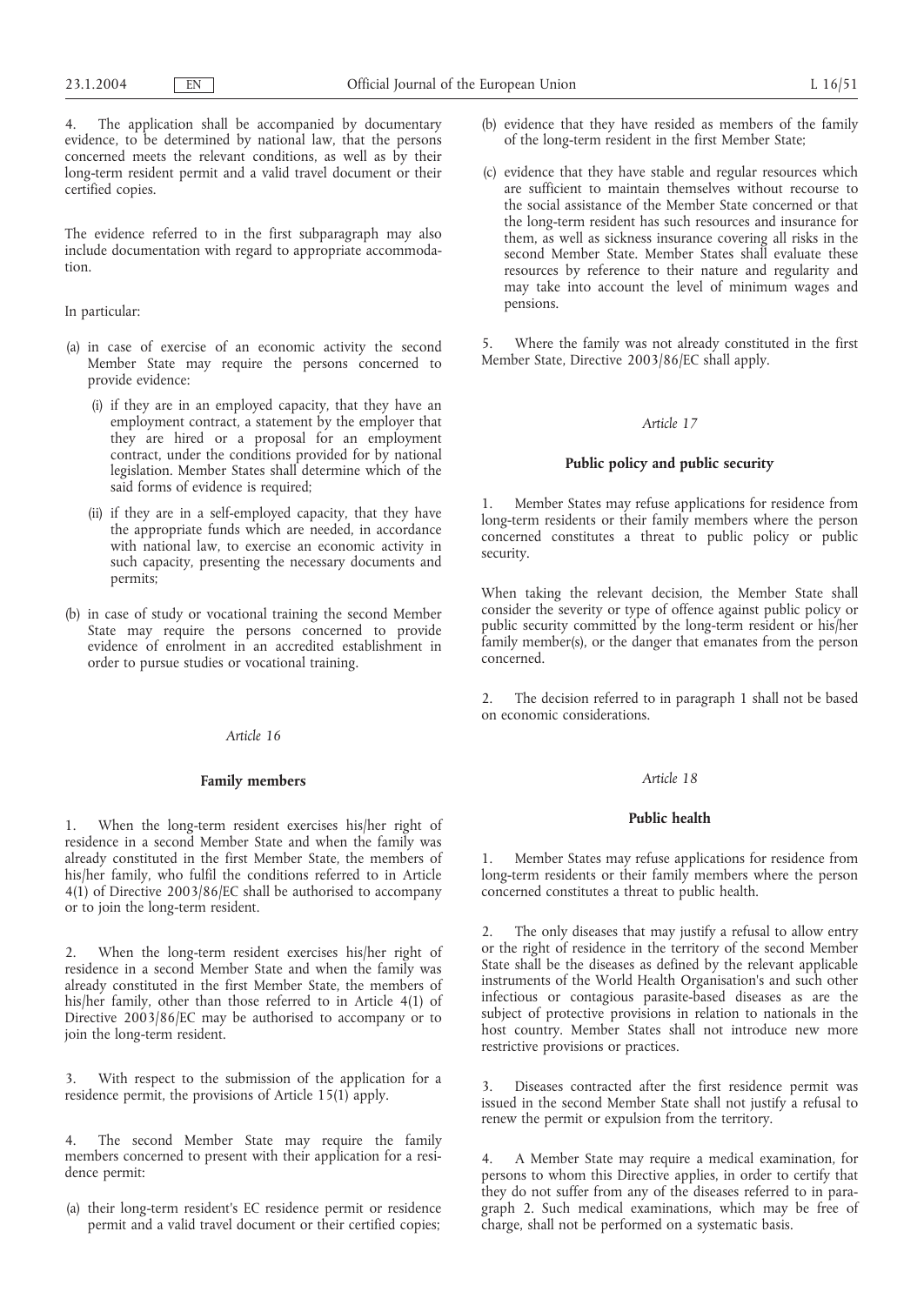### *Article 19*

# **Examination of applications and issue of a residence permit**

1. The competent national authorities shall process applications within four months from the date that these have been lodged.

If an application is not accompanied by the documentary evidence listed in Articles 15 and 16, or in exceptional circumstances linked with the complexity of the examination of the application, the time limit referred to in the first subparagraph may be extended for a period not exceeding three months. In such cases the competent national authorities shall inform the applicant thereof.

2. If the conditions provided for in Articles 14, 15 and 16 are met, then, subject to the provisions relating to public policy, public security and public health in Articles 17 and 18, the second Member State shall issue the long-term resident with a renewable residence permit. This residence permit shall, upon application, if required, be renewable on expiry. The second Member State shall inform the first Member State of its decision.

3. The second Member State shall issue members of the long-term resident's family with renewable residence permits valid for the same period as the permit issued to the long-term resident.

#### *Article 20*

#### **Procedural guarantees**

1. Reasons shall be given for any decision rejecting an application for a residence permit. It shall be notified to the thirdcountry national concerned in accordance with the notification procedures under the relevant national legislation. The notification shall specify the possible redress procedures available and the time limit for taking action.

Any consequences of no decision being taken by the end of the period referred to in Article 19(1) shall be determined by the national legislation of the relevant Member State.

2. Where an application for a residence permit is rejected, or the permit is not renewed or is withdrawn, the person concerned shall have the right to mount a legal challenge in the Member State concerned.

## *Article 21*

# **Treatment granted in the second Member State**

1. As soon as they have received the residence permit provided for by Article 19 in the second Member State, longterm residents shall in that Member State enjoy equal treatment in the areas and under the conditions referred to in Article 11.

Long-term residents shall have access to the labour market in accordance with the provisions of paragraph 1.

Member States may provide that the persons referred to in Article 14(2)(a) shall have restricted access to employed activities different than those for which they have been granted their residence permit under the conditions set by national legislation for a period not exceeding 12 months.

Member States may decide in accordance with national law the conditions under which the persons referred to in Article 14(2)(b) or (c) may have access to an employed or selfemployed activity.

3. As soon as they have received the residence permit provided for by Article 19 in the second Member State, members of the family of the long-term resident shall in that Member State enjoy the rights listed in Article 14 of Directive 2003/86/EC.

### *Article 22*

#### **Withdrawal of residence permit and obligation to readmit**

Until the third-country national has obtained long-term resident status, the second Member State may decide to refuse to renew or to withdraw the resident permit and to oblige the person concerned and his/her family members, in accordance with the procedures provided for by national law, including removal procedures, to leave its territory in the following cases:

- (a) on grounds of public policy or public security as defined in Article 17;
- (b) where the conditions provided for in Articles 14, 15 and 16 are no longer met;
- (c) where the third-country national is not lawfully residing in the Member State concerned.

2. If the second Member State adopts one of the measures referred to in paragraph 1, the first Member State shall immediately readmit without formalities the long-term resident and his/her family members. The second Member State shall notify the first Member State of its decision.

3. Until the third-country national has obtained long-term resident status and without prejudice to the obligation to readmit referred to in paragraph 2, the second Member State may adopt a decision to remove the third-country national from the territory of the Union, in accordance with and under the guarantees of Article 12, on serious grounds of public policy or public security.

In such cases, when adopting the said decision the second Member State shall consult the first Member State.

When the second Member State adopts a decision to remove the third-country national concerned, it shall take all the appropriate measures to effectively implement it. In such cases the second Member State shall provide to the first Member State appropriate information with respect to the implementation of the removal decision.